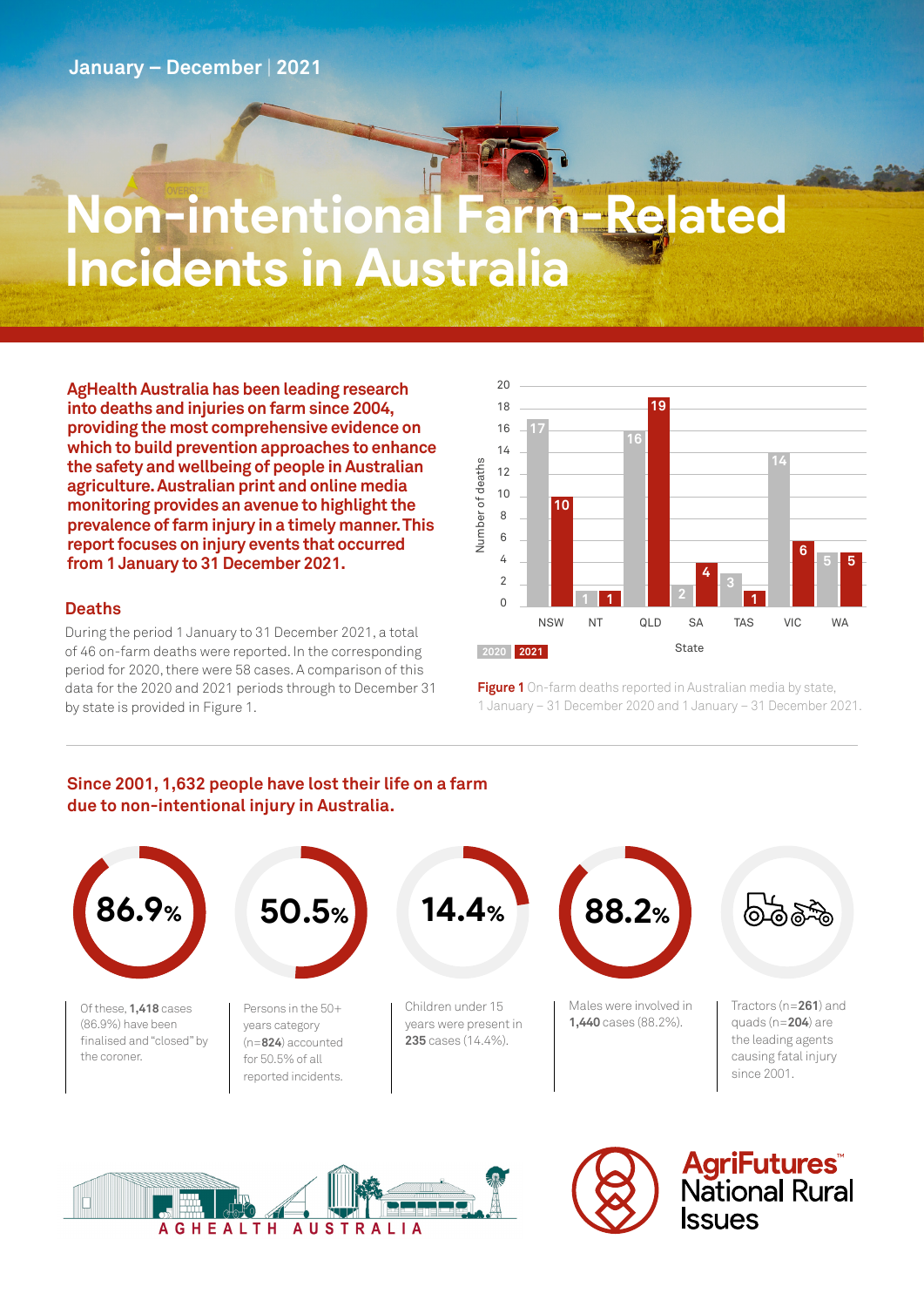For the 2021 period, tractors (n=10) and quads (n=9) were reported most frequently (Table 1). Of the total number of cases (n=46), males were involved in 40 (87%) and women were involved in six (13%). A summary of the data according to age and gender is presented in Table 2.

**Table 1** Agents of injury causing on-farm deaths by age group, 1 January – 31 December 2020 and 1 January – 31 December 2021.

|                                 |                            |                | 2020                       |                            |                | 2021                      |                |
|---------------------------------|----------------------------|----------------|----------------------------|----------------------------|----------------|---------------------------|----------------|
| Category                        | Agent                      | <15 yrs        | >15 yrs                    | Total                      | $<$ 15 yrs     | >15 yrs                   | Total          |
| <b>Animal</b>                   | Cattle                     |                | $\mathbf 1$                | $\mathbf{1}$               |                | $\mathbf{1}$              | 1              |
|                                 | Horse                      |                |                            |                            |                | $\mathbf{1}$              | $\mathbf{1}$   |
|                                 | Snake                      |                | $\mathbf 1$                | $\mathbf 1$                |                |                           |                |
|                                 | Animal NEC*                |                |                            |                            |                | $\mathbf 1$               | $\mathbf{1}$   |
| <b>Farm structure</b>           | Dam                        |                | $\mathbf{1}$               | $\mathbf{1}$               | $\overline{2}$ |                           | $\mathbf{2}$   |
|                                 | Powerline                  |                | 1                          | 1                          |                | $\mathbf{1}$              | $\overline{1}$ |
|                                 | Silo                       |                | $\overline{2}$             | $\sqrt{2}$                 |                |                           |                |
|                                 | Water source NEC*          | 1              |                            | 1                          |                |                           |                |
| <b>Farm vehicle</b>             | Aircraft                   |                | $\overline{2}$             | $\mathbf{2}$               |                | $\mathbf{2}$              | $\sqrt{2}$     |
|                                 | Car                        | $\mathbf 1$    |                            | $\mathbf{1}$               |                | $\mathbf{1}$              | $\mathbf{1}$   |
|                                 | Motorbike                  | 1              |                            | 1                          |                | $\mathbf{2}$              | $\overline{2}$ |
|                                 | Quad                       | $\overline{2}$ | 12                         | 14                         | $\mathbf{1}$   | $\,8\,$                   | $\hbox{9}$     |
|                                 | Side by side               | $\mathbf 1$    | $\,6\,$                    | $\overline{7}$             | $\Im$          | 4                         | $\overline{7}$ |
|                                 | Truck                      |                | 1                          | $\mathbf{1}$               |                |                           |                |
|                                 | Utility                    | $\mathbf 1$    | $\mathfrak 3$              | $\overline{4}$             |                | $\mathbf{2}$              | $\overline{2}$ |
| <b>Materials</b>                | Hay bale                   |                |                            |                            |                | $\mathbf{1}$              | $\mathbf{1}$   |
|                                 | Rope                       |                | 1                          | 1                          |                |                           |                |
| <b>Mobile farm</b><br>machinery | Forklift                   |                |                            |                            |                | $\mathbf 1$               | $\mathbf{1}$   |
|                                 | Harvesting machine         |                | $\mathbf 1$                | $\ensuremath{\mathsf{1}}$  |                |                           |                |
|                                 | Hay baler                  |                |                            |                            |                | $\ensuremath{\mathsf{1}}$ | $\mathbf{1}$   |
|                                 | Telehandler                |                |                            |                            |                | $\mathbf 1$               | $\mathbf{1}$   |
|                                 | Tractor                    |                | $\hbox{9}$                 | $\mathcal G$               |                | 10                        | $10$           |
|                                 | Mobile farm machinery NEC* |                | $\mathbf{2}$               | $\mathbf{2}$               |                | $\mathbf{1}$              | $\mathbf{1}$   |
| <b>Other</b>                    | Firearm                    |                | $\mathbf 1$                | $\mathbf{1}$               |                |                           |                |
|                                 | Other NEC*                 | 1              | $\mathbf{1}$               | $\mathbf{2}$               |                | $\mathbf{1}$              | 1              |
| <b>Powered equipment</b>        | Power saw                  |                | 1                          | $\mathbf{1}$               |                |                           |                |
| <b>Working environment</b>      | Fire/smoke/flame           |                | 1                          | $\mathbf{1}$               |                |                           |                |
|                                 | Log                        |                |                            |                            |                | $\mathbf 1$               | 1              |
|                                 | Trees being felled         |                | $\ensuremath{\mathcal{S}}$ | $\ensuremath{\mathcal{S}}$ |                |                           |                |
| <b>Total</b>                    |                            | $\bf 8$        | $50\,$                     | 58                         | $\bf 6$        | $40$                      | 46             |

\*NEC: Not elsewhere classified